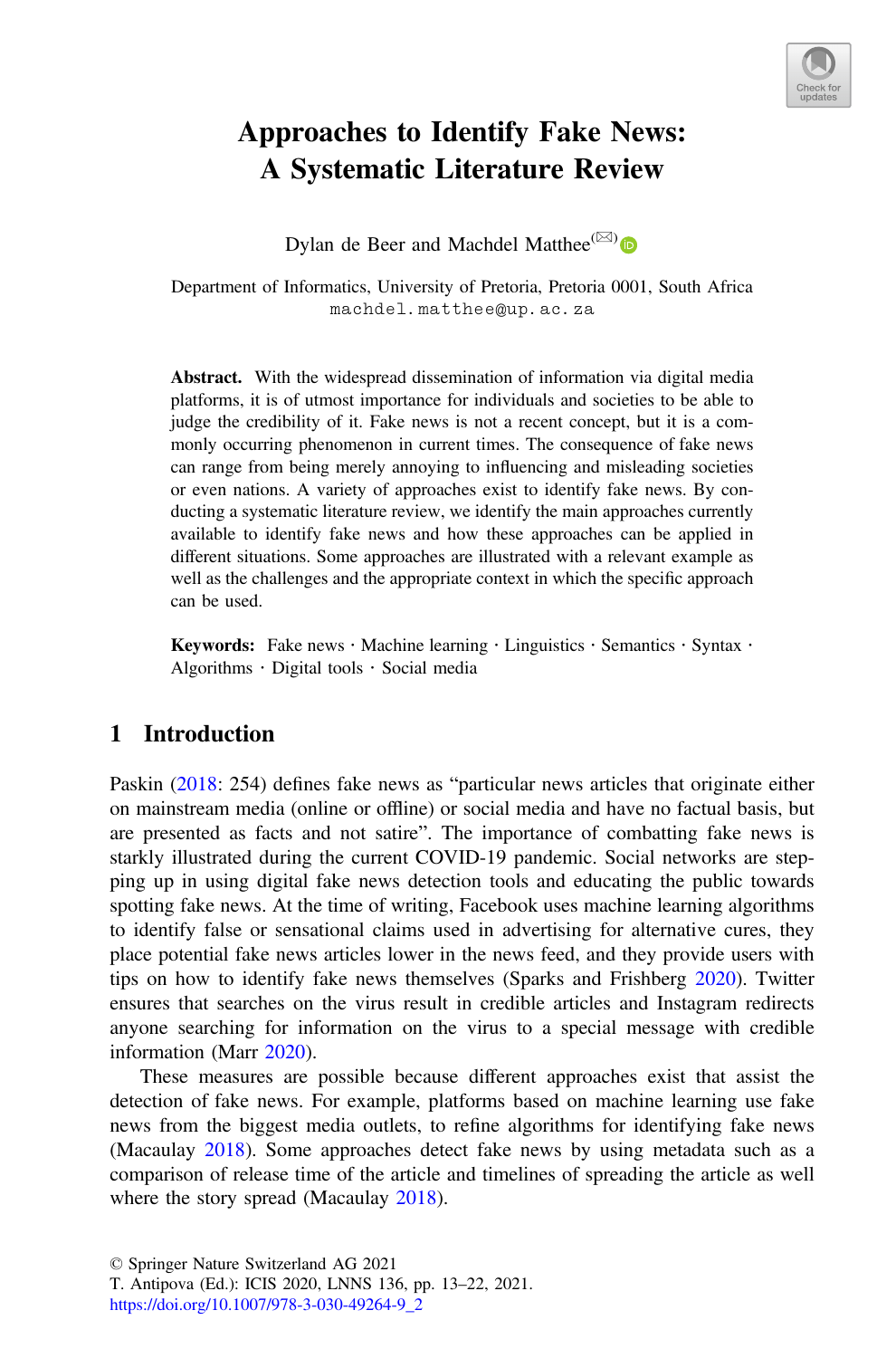The purpose of this research paper is to, through a systematic literature review, categorize current approaches to contest the wide-ranging endemic of fake news.

### 2 The Evolution of Fake News and Fake News Detection

Fake news is not a new concept. Before the era of digital technology, it was spread through mainly yellow journalism with focus on sensational news such as crime, gossip, disasters and satirical news (Stein-Smith [2017\)](#page-8-0). The prevalence of fake news relates to the availability of mass media digital tools (Schade [2019\)](#page-8-0). Since anyone can publish articles via digital media platforms, online news articles include well researched pieces but also opinion-based arguments or simply false information (Burkhardt [2017\)](#page-7-0). There is no custodian of credibility standards for information on these platforms making the spread of fake news possible. To make things worse, it is by no means straightforward telling the difference between real news and semi-true or false news (Pérez-Rosas et al. [2018](#page-8-0)).

The nature of social media makes it easy to spread fake news, as a user potentially sends fake news articles to friends, who then send it again to their friends and so on. Comments on fake news sometimes fuel its 'credibility' which can lead to rapid sharing resulting in further fake news (Albright [2017\)](#page-7-0).

Social bots are also responsible for the spreading of fake news. Bots are sometimes used to target super-users by adding replies and mentions to posts. Humans are manipulated through these actions to share the fake news articles (Shao et al. [2018\)](#page-8-0).

Clickbait is another tool encouraging the spread of fake news. Clickbait is an advertising tool used to get the attention of users. Sensational headlines or news are often used as clickbait that navigate the user to advertisements. More clicks on the advert means more money (Chen et al. [2015a](#page-8-0)).

Fortunately, tools have been developed for detecting fake news. For example, a tool has been developed to identify fake news that spreads through social media through examining lexical choices that appear in headlines and other intense language structures (Chen et al. [2015](#page-8-0)b). Another tool, developed to identify fake news on Twitter, has a component called the Twitter Crawler which collects and stores tweets in a database (Atodiresei et al. [2018](#page-7-0)). When a Twitter user wants to check the accuracy of the news found they can copy a link into this application after which the link will be processed for fake news detection. This process is built on an algorithm called the NER (Named Entity Recognition) (Atodiresei et al. [2018\)](#page-7-0).

There are many available approaches to help the public to identify fake news and this paper aims to enhance understanding of these by categorizing these approaches as found in existing literature.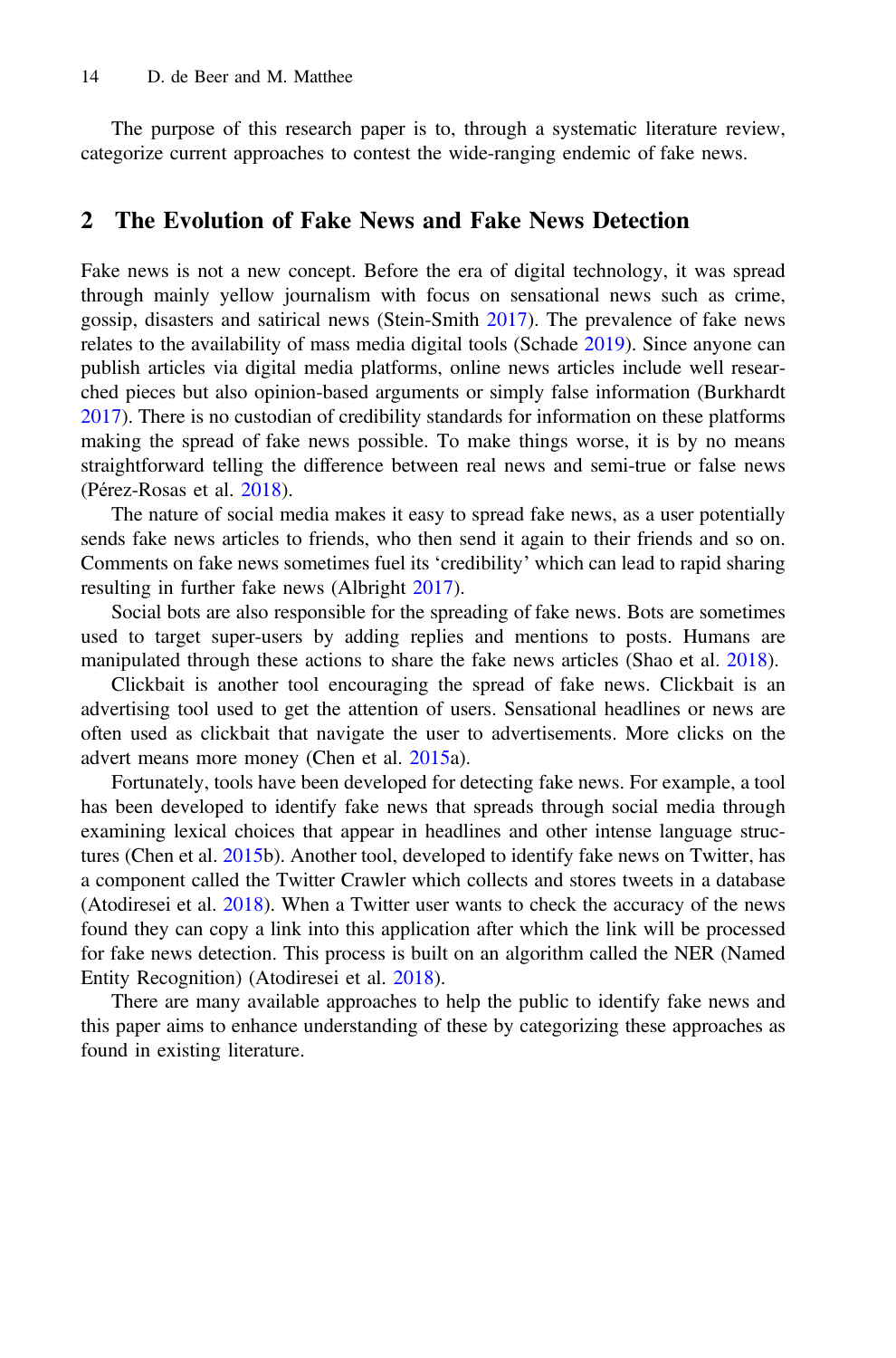# 3 Research Method

### 3.1 Research Objective

The purpose of this paper is to categorize approaches used to identify fake news. In order to do this, a systematic literature review was done. This section presents the search terms that were used, the selection criteria and the source selection.

# 3.2 Search Terms

Specific search terms were used to enable the finding of relevant journal articles such as the following:

("what is fake news" OR "not genuine information" OR "counter fit news" OR "inaccurate report\*" OR "forged (NEAR/2) news" OR "mislead\* information" OR "false store\*" OR "untrustworthy information" OR "hokes" OR "doubtful information" OR "incorrect detail\*" OR "false news" OR "fake news" OR "false accusation\*")

AND ("digital tool\*" OR "digital approach" OR "automated tool\*" OR "approach\*" OR "programmed tool\*" OR "digital gadget\*" OR "digital device\*" OR "digital machan\*" OR "digital appliance\*" OR "digital gizmo" OR "IS gadget\*" OR "IS tool\*" OR "IS machine\*" OR "digital gear\*" OR "information device\*")

AND ("fake news detection" OR "approaches to identify fake news" OR "methods to identify fake news" OR "finding fake news" OR "ways to detect fake news").

# 3.3 Selection Criteria

Inclusion Criteria. Studies that adhere to the following criteria: (1) studies published between 2008 and 2019; (2) studies found in English; (3) with main focus fake news on digital platforms; (4) articles that are published in IT journals or any technology related journal articles (e.g. computers in human behavior) as well as conference proceedings; (5) journal articles that are sited more than 10 times.

Exclusion Criteria. Studies that adhered to the following criteria: (1) studies not presented in journal articles (e.g. in the form of a slide show or overhead presentation); (2) studies published, not relating to technology or IT; (3) articles on fake news but not the identification of it.

The search terms were used to find relevant articles on ProQuest, ScienceDirect, EBSCOhost and Google Scholar (seen here as 'other sources').

# 3.4 Flowchart of Search Process

Figure [1](#page-3-0) below gives a flowchart of the search process: the identification of articles, the screening, the selection process and the number of the included articles.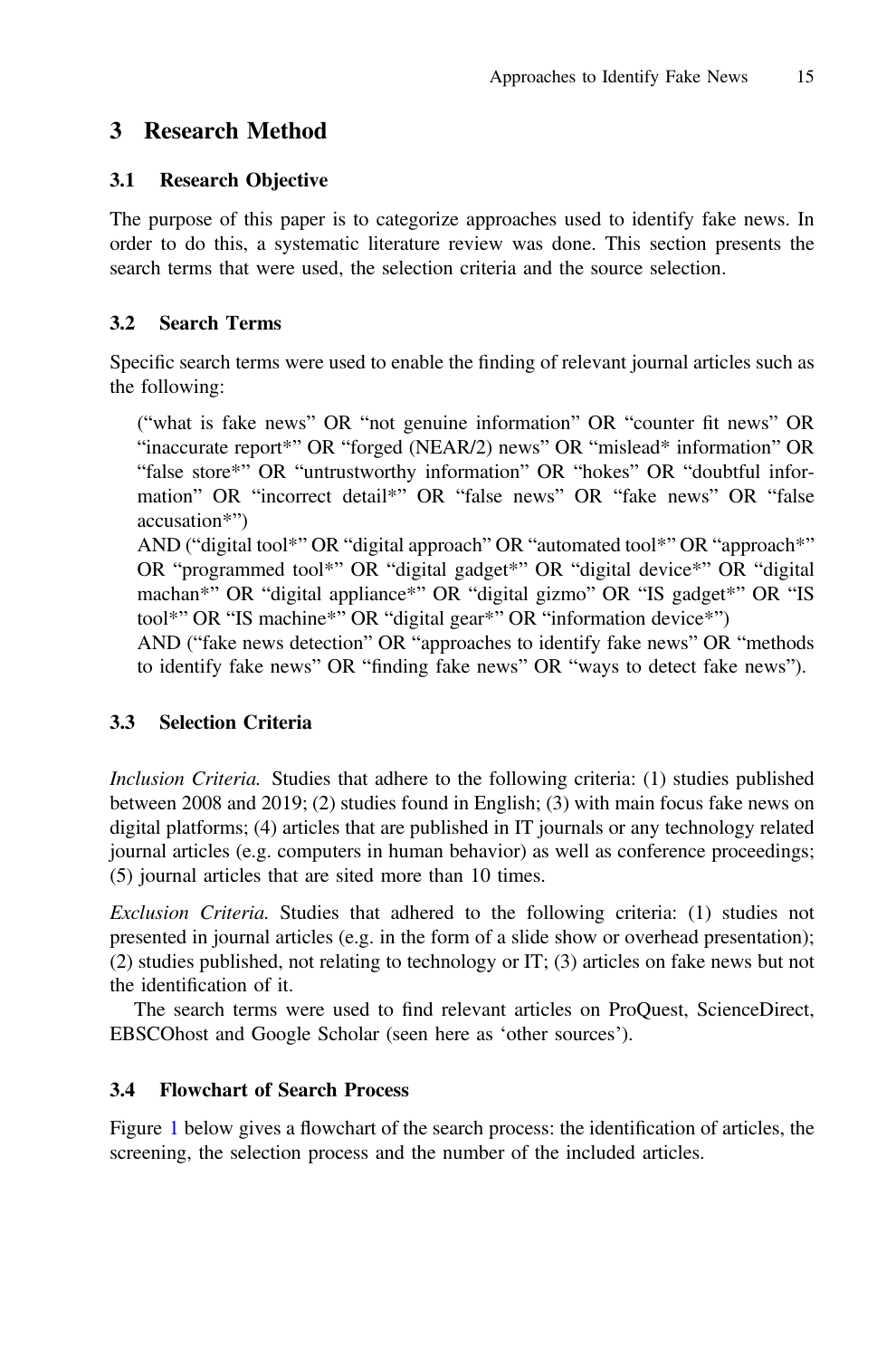<span id="page-3-0"></span>

Fig. 1. A flowchart of the selection process

# 4 Findings

In this section of the article we list the categories of approaches that are used to identify fake news. We also discuss how the different approaches interlink with each other and how they can be used together to get a better result.

The following categories of approaches for fake news detection are proposed: (1) language approach, (2) topic-agnostic approach, (3) machine learning approach, (4) knowledge-based approach, (5) hybrid approach.

The five categories mentioned above are depicted in Fig. [2](#page-4-0) below. Figure [2](#page-4-0) shows the relationship between the different approaches. The sizes of the ellipses are proportional to the number of articles found (given as the percentage of total included articles) in the systematic literature review that refer to that approach.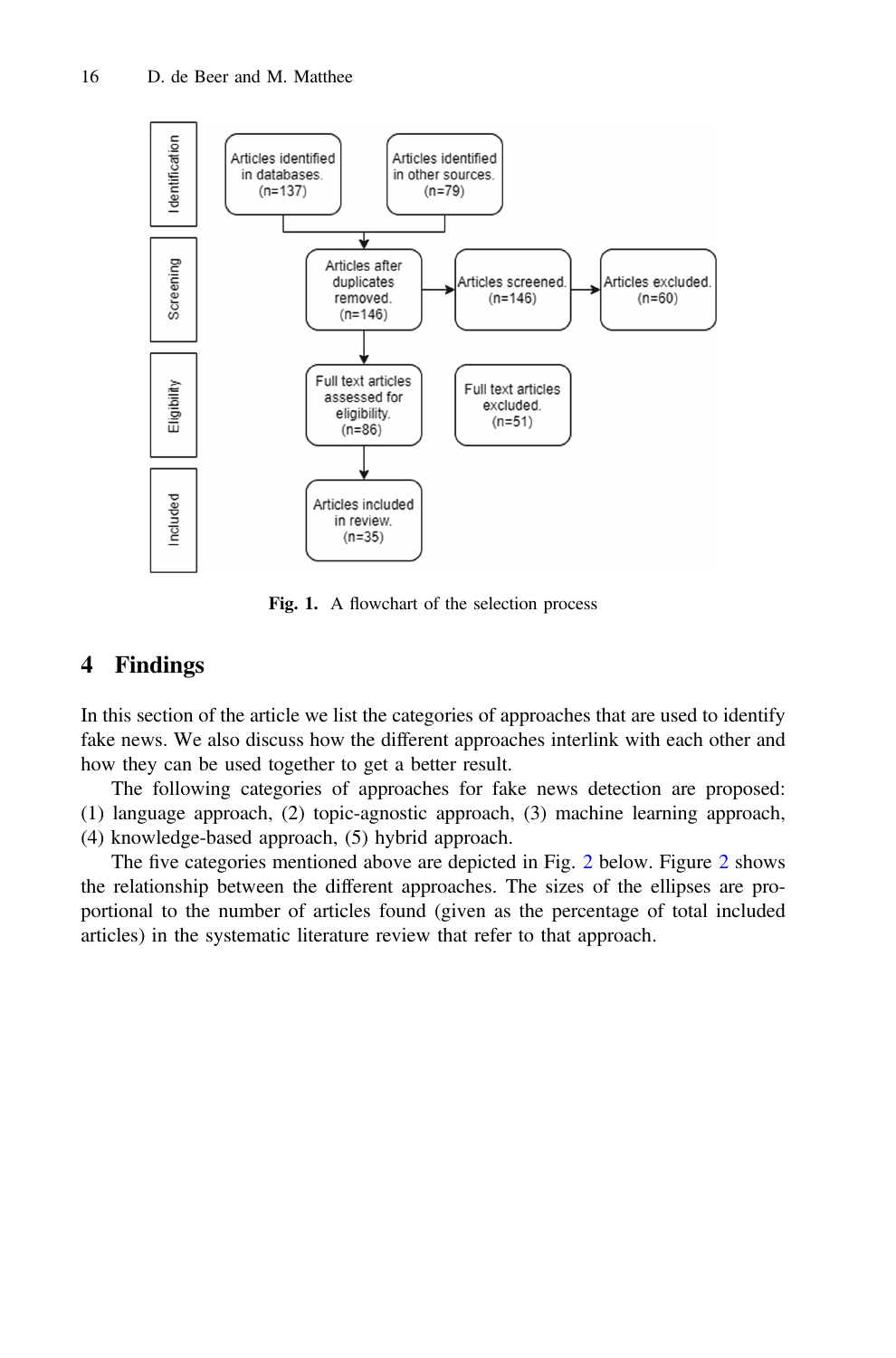<span id="page-4-0"></span>

Fig. 2. Categories of fake news detection approaches resulting from the systematic literature review

The approaches are discussed in depth below with some examples for illustration purposes.

#### 4.1 Language Approach

This approach focuses on the use of linguistics by a human or software program to detect fake news. Most of the people responsible for the spread of fake news have control over what their story is about, but they can often be exposed through the style of their language (Yang et al. [2018](#page-9-0)). The approach considers all the words in a sentence and letters in a word, how they are structured and how it fits together in a paragraph (Burkhardt [2017](#page-7-0)). The focus is therefore on grammar and syntax (Burkhardt [2017\)](#page-7-0). There are currently three main methods that contribute to the language approach:

Bag of Words (BOW): In this approach, each word in a paragraph is considered of equal importance and as independent entities (Burkhardt [2017\)](#page-7-0). Individual words frequencies are analysed to find signs of misinformation. These representations are also called n-grams (Thota et al. [2018\)](#page-9-0). This will ultimately help to identify patterns of word use and by investigating these patterns, misleading information can be identified. The bag of words model is not as practical because context is not considered when text is converted into numerical representations and the position of a word is not always taken into consideration (Potthast et al. [2017\)](#page-8-0).

Semantic Analysis: Chen et al. [2017](#page-8-0)b explain that truthfulness can be determined by comparing personal experience (e.g. restaurant review) with a profile on the topic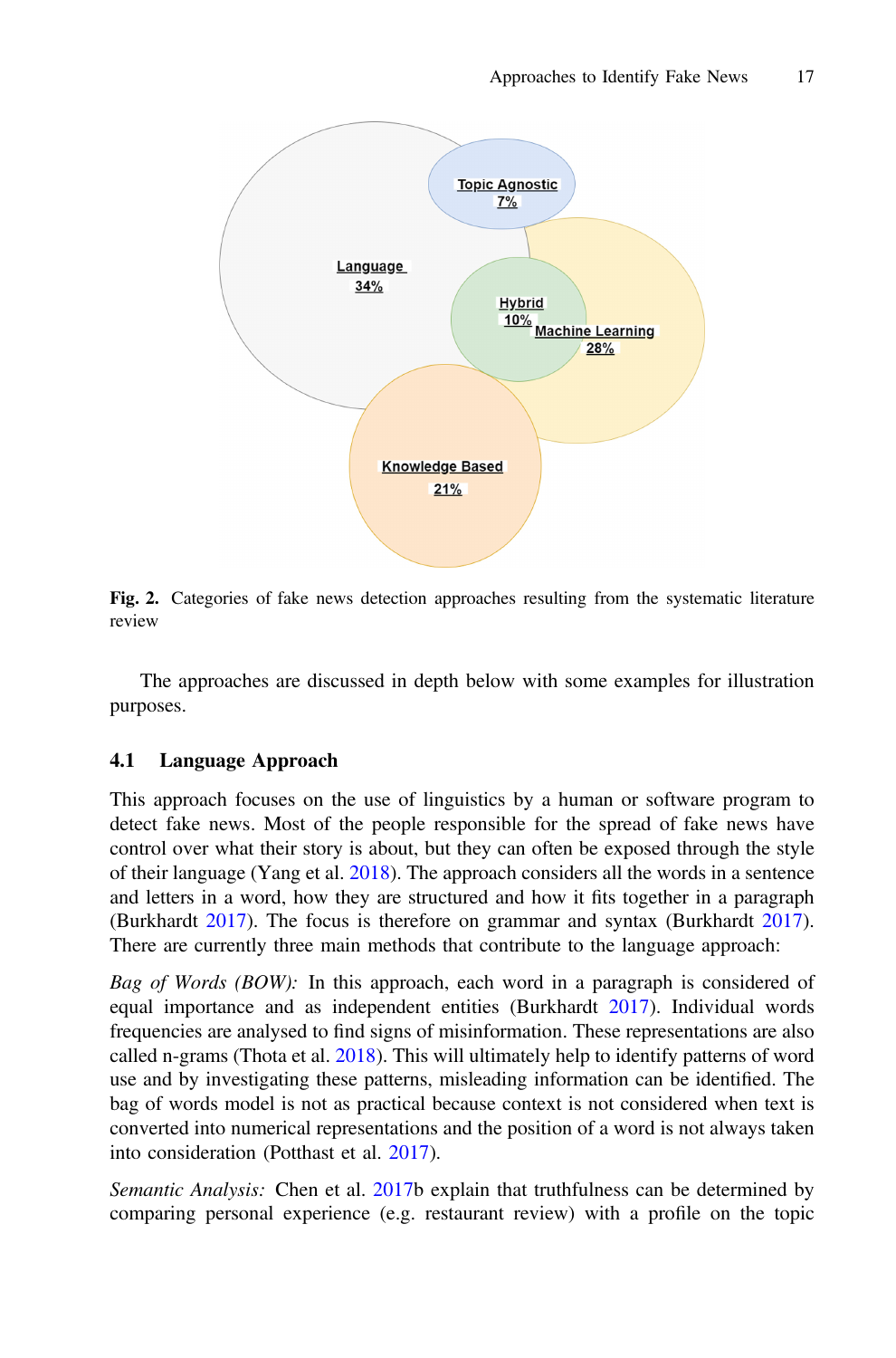derived from similar articles. An honest writer will be more likely to make similar remarks about a topic than other truthful writers. Different compatibly scores are used in this approach.

Deep Syntax: The deep syntax method is carried out through Probability Context Free Grammars (Stahl [2018](#page-8-0)). The Probability Context Free Grammars executes deep syntax tasks through parse trees that make Context Free Grammar analysis possible. Probabilistic Context Free Grammar is an extension of Context Free Grammars (Zhou and Zafarani [2018\)](#page-9-0). Sentences are converted into a set of rewritten rules and these rules are used to analyse various syntax structures. The syntax can be compared to known structures or patterns of lies and can ultimately lead to telling the difference between fake news and real news (Burkhardt [2017\)](#page-7-0).

### 4.2 Topic-Agnostic Approach

This category of approaches detect fake news by not considering the content of articles bur rather topic-agnostic features. The approach uses linguistic features and web markup capabilities to identify fake news (Castelo et al. [2019\)](#page-7-0). Some examples of topicagnostic features are 1) a large number of advertisements, 2) longer headlines with eyecatching phrases, 3) different text patterns from mainstream news to induce emotive responses 4) presence of an author name (Castelo et al. [2019](#page-7-0); Horne and Adali [2017\)](#page-8-0).

### 4.3 Machine Learning Approach

Machine learning algorithms can be used to identify fake news. This is achieved through using different types of training datasets to refine the algorithms. Datasets enables computer scientists to develop new machine learning approaches and techniques. Datasets are used to train the algorithms to identify fake news. How are these datasets created? One way is through crowdsourcing. Perez-Rosas et al. [\(2018](#page-8-0)) created a fake news data set by first collecting legitimate information on six different categories such as sports, business, entertainment, politics, technology and education (Pérez-Rosas et al. [2018](#page-8-0)). Crowdsourcing was then used and a task was set up which asked the workers to generate a false version of the news stories (Pérez-Rosas et al. [2018](#page-8-0)). Over 240 stories were collected and added to the fake news dataset.

A machine learning approach called the rumor identification framework has been developed that legitimizes signals of ambiguous posts so that a person can easily identify fake news (Sivasangari et al. [2018\)](#page-8-0). The framework will alert people of posts that might be fake (Sivasangari et al. [2018](#page-8-0)). The framework is built to combat fake tweets on Twitter and focuses on four main areas; the metadata of tweets, the source of the tweet; the date and area of the tweet, where and when the tweet was developed (Sivasangari et al. [2018\)](#page-8-0). By studying these four parts of the tweet the framework can be implemented to check the accuracy of the information and to separate the real from the fake (Sivasangari et al. [2018](#page-8-0)). Supporting this framework, the spread of gossip is collected to create datasets with the use of a Twitter Streaming API (Sivasangari et al. [2018\)](#page-8-0).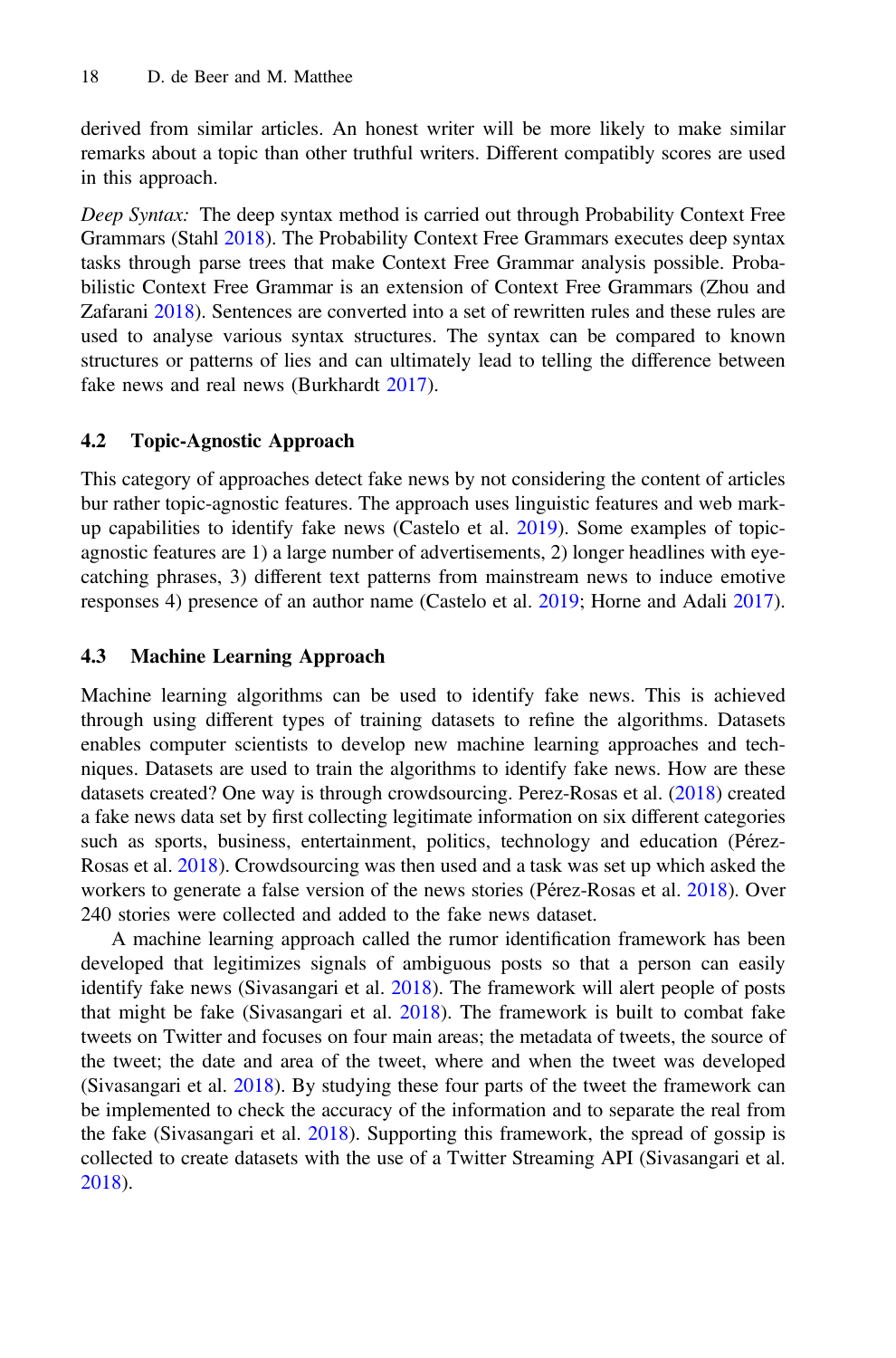Twitter has developed a possible solution to identify and prevent the spread of misleading information through fake accounts, likes and comments (Atodiresei et al. [2018\)](#page-7-0) - the Twitter crawler, a machine learning approach works by collecting tweets and adding them to a database, making comparison between different tweets possible.

#### 4.4 Knowledge Based Approach

Recent studies argue for the integration of machine learning and knowledge engineering to detect fake news. The challenging problem with some of these fact checking methods is the speed at which fake news spreads on social media. Microblogging platforms such as Twitter causes small pieces of false information to spread very quickly to a large number of people (Qazvinian et al. [2011](#page-8-0)). The knowledge-based approach aims at using sources that are external to verify if the news is fake or real and to identify the news before the spread thereof becomes quicker. There are three main categories; (1) Expert Oriented Fact Checking, (2) Computational Oriented Fact Checking, (3) Crowd Sourcing Oriented Fact Checking (Ahmed et al. [2019](#page-7-0)).

Expert Oriented Fact Checking. With expert oriented fact checking it is necessary to analyze and examine data and documents carefully (Ahmed et al. [2019](#page-7-0)). Expertoriented fact-checking requires professionals to evaluate the accuracy of the news manually through research and other studies on the specific claim. Fact checking is the process of assigning certainty to a specific element by comparing the accuracy of the text to another which has previously been fact checked (Vlachos and Riedel [2014\)](#page-9-0).

Computational Oriented Fact Checking. The purpose of computational oriented fact checking is to administer users with an automated fact-checking process that is able to identify if a specific piece of news is true or false (Ahmed et al. [2019\)](#page-7-0). An example of computational oriented fact checking is knowledge graphs and open web sources that are based on practical referencing to help distinguish between real and fake news (Ahmed et al. [2019](#page-7-0)). A recent tool called the ClaimBuster has been developed and is an example of how fact checking can automatically identify fake news (Hassan et al. [2017\)](#page-8-0). This tool makes use of machine learning techniques combined with natural language processing and a variety of database queries. It analyses context on social media, interviews and speeches in real time to determine 'facts' and compares it with a repository that contains verified facts and delivers it to the reader (Hassan et al. [2017\)](#page-8-0).

Crowd Sourcing Oriented. Crowdsourcing gives the opportunity for a group of people to make a collective decision through examining the accuracy of news (Pennycook and Rand [2019](#page-8-0)). The accuracy of the news is completely based on the wisdom of the crowd (Ahmed et al. [2019\)](#page-7-0). Kiskkit is an example of a platform that can be used for crowdsourcing where the platform allows a group of people to evaluate pieces of a news article (Hassan et al. [2017\)](#page-8-0). After one piece has been evaluated the crowd moves to the next piece for evaluation until the entire news article has been evaluated and the accuracy thereof has been determined by the wisdom of the crowd (Hassan et al. [2017\)](#page-8-0).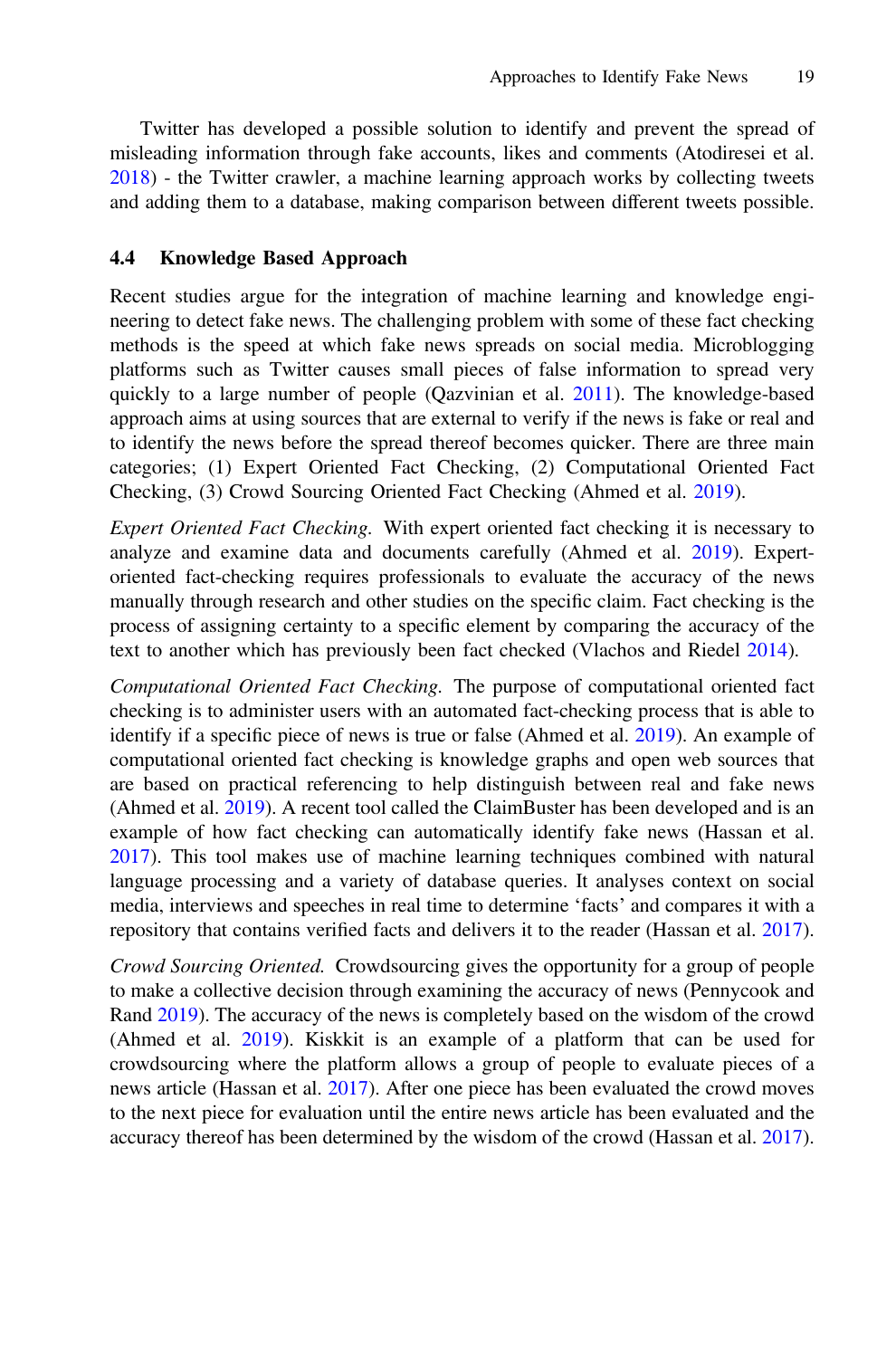#### <span id="page-7-0"></span>4.5 Hybrid Approach

There are three generally agreed upon elements of fake news articles, the first element is the text of an article, second element is the response that the articles received and lastly the source used that motivate the news article (Ruchansky et al. [2017\)](#page-8-0). A recent study has been conducted that proposes a hybrid model which helps to identify fake news on social media through using a combination of human and machine learning to help identify fake news (Okoro et al. [2018\)](#page-8-0). Humans only have a 4% chance of identifying fake news if they take a guess and can only identify fake news 54% of the time (Okoro et al. [2018](#page-8-0)). The hybrid model as proven to increase this percentage (Okoro et al. [2018](#page-8-0)). To make the hybrid model effective it combines social media news with machine learning and a network approach (Okoro et al. [2018\)](#page-8-0). The purpose of this model is to identify the probability that the news could be fake (Okoro et al. [2018\)](#page-8-0). Another hybrid model called CSI (capture, score, integrate) has been developed and functions on the main elements; (1) capture - the process of extracting representations of articles by using a Recurrent Neutral Network (RNN), (2) Score – to create a score and representation vector, (3) Integrate – to integrate the outputs of the capture and score resulting in a vector which is used for classification (Ruchansky et al. [2017\)](#page-8-0).

# 5 Conclusion

In this paper we discussed the prevalence of fake news and how technology has changed over the last years enabling us to develop tools that can be used in the fight against fake news. We also explored the importance of identifying fake news, the influence that misinformation can have on the public's decision making and which approaches exist to combat fake news. The current battle against fake news on COVID-19 and the uncertainty surrounding it, shows that a hybrid approach towards fake news detection is needed. Human wisdom as well as digital tools need to be harnessed in this process. Hopefully some of these measures will stay in place and that digital media platform owners and public will take responsibility and work together in detecting and combatting fake news.

# **References**

- Ahmed, S., Hinkelmann, K., Corradini, F.: Combining machine learning with knowledge engineering to detect fake news in social networks - a survey. In: Proceedings of the AAAI 2019 Spring Symposium, vol. 12 (2019)
- Albright, J.: Welcome to the era of fake news. Media Commun. 5(2), 87 (2017). [https://doi.org/](https://doi.org/10.17645/mac.v5i2.977) [10.17645/mac.v5i2.977](https://doi.org/10.17645/mac.v5i2.977)
- Atodiresei, C.-S., Tănăselea, A., Iftene, A.: Identifying fake news and fake users on Twitter. Procedia Comput. Sci. 126, 451–461 (2018). <https://doi.org/10.1016/j.procs.2018.07.279>
- Burkhardt, J.M.: History of fake news. Libr. Technol. Rep. 53(8), 37 (2017)
- Castelo, S., Almeida, T., Elghafari, A., Santos, A., Pham, K., Nakamura, E., Freire, J.: A topicagnostic approach for identifying fake news pages. In: Companion Proceedings of the 2019 World Wide Web Conference on - WWW 2019, pp. 975–980 (2019). [https://doi.org/10.1145/](https://doi.org/10.1145/3308560.3316739) [3308560.3316739](https://doi.org/10.1145/3308560.3316739)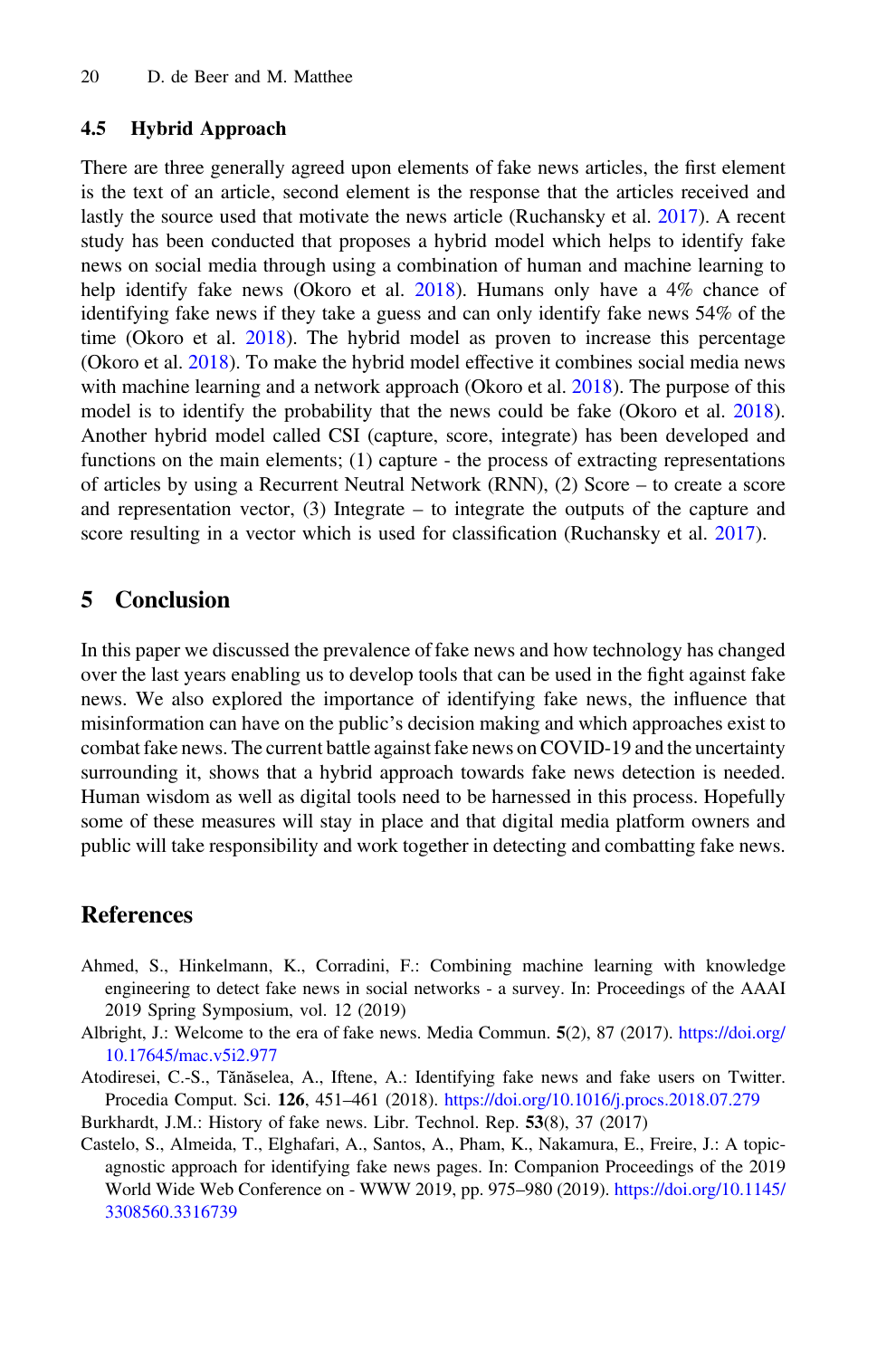- <span id="page-8-0"></span>Chen, Y., Conroy, N.J., Rubin, V.L.: Misleading online content: recognizing clickbait as false news? In: Proceedings of the 2015 ACM on Workshop on Multimodal Deception Detection - WMDD 2015, Seattle, Washington, USA, pp. 15–19. ACM Press (2015a). [https://doi.org/10.](https://doi.org/10.1145/2823465.2823467) [1145/2823465.2823467](https://doi.org/10.1145/2823465.2823467)
- Chen, Y., Conroy, N.J., Rubin, V.L.: News in an online world: the need for an 'automatic crap detector.' Proc. Assoc. Inf. Sci. Technol. 52(1), 1–4 (2015b). [https://doi.org/10.1002/pra2.](https://doi.org/10.1002/pra2.2015.145052010081) [2015.145052010081](https://doi.org/10.1002/pra2.2015.145052010081)
- Hassan, N., Arslan, F., Li, C., Tremayne, M.: Toward automated fact-checking: detecting checkworthy factual claims by claimbuster. In: Proceedings of the 23rd ACM SIGKDD International Conference on Knowledge Discovery and Data Mining - KDD 2017, Halifax, NS, Canada, pp. 1803–1812. ACM Press (2017). <https://doi.org/10.1145/3097983.3098131>
- Horne, B.D., Adali, S.: This just in: fake news packs a lot in title, uses simpler, repetitive content in text body, more similar to satire than real news. In: International AAAI Conference on Web and Social Media, vol. 8 (2017)
- Macaulay, T.: Can technology solve the fake news problem it helped create? (2018). [https://](https://www.techworld.com/startups/can-technology-solve-fake-news-problem-it-helped-create-3672139/) [www.techworld.com/startups/can-technology-solve-fake-news-problem-it-helped-create-367](https://www.techworld.com/startups/can-technology-solve-fake-news-problem-it-helped-create-3672139/) [2139/](https://www.techworld.com/startups/can-technology-solve-fake-news-problem-it-helped-create-3672139/)
- Marr, B.: Coronavirus fake news: how Facebook, Twitter, and Instagram are tackling the problem. Forbes (2020). [https://www.forbes.com/sites/bernardmarr/2020/03/27/](https://www.forbes.com/sites/bernardmarr/2020/03/27/finding-the-truth-about-covid-19-how-facebook-twitter-and-instagram-are-tackling-fake-news/)finding-the[truth-about-covid-19-how-facebook-twitter-and-instagram-are-tackling-fake-news/](https://www.forbes.com/sites/bernardmarr/2020/03/27/finding-the-truth-about-covid-19-how-facebook-twitter-and-instagram-are-tackling-fake-news/)
- Okoro, E.M., Abara, B.A., Umagba, A.O., Ajonye, A.A., Isa, Z.S.: A hybrid approach to fake news detection on social media. Niger. J. Technol. 37(2), 454 (2018). [https://doi.org/10.4314/](https://doi.org/10.4314/njt.v37i2.22) [njt.v37i2.22](https://doi.org/10.4314/njt.v37i2.22)
- Paskin, D.: Real or fake news: who knows? J. Soc. Media Soc. 7(2), 252–273 (2018)
- Pennycook, G., Rand, D.G.: Fighting misinformation on social media using crowdsourced judgments of news source quality. Proc. Natl. Acad. Sci.  $116(7)$ ,  $2521-2526$  (2019). [https://](https://doi.org/10.1073/pnas.1806781116) [doi.org/10.1073/pnas.1806781116](https://doi.org/10.1073/pnas.1806781116)
- Pérez-Rosas, V., Kleinberg, B., Lefevre, A., Mihalcea, R.: Automatic detection of fake news. In: Proceedings of the 27th International Conference on Computational Linguistics, Santa Fe, New Mexico, USA, pp. 3391–3401. Association for Computational Linguistics (2018). <https://www.aclweb.org/anthology/C18-1287>
- Potthast, M., Kiesel, J., Reinartz, K., Bevendorff, J., Stein, B.: A stylometric inquiry into hyperpartisan and fake news (2017). arXiv Preprint [arXiv:1702.05638](http://arxiv.org/abs/1702.05638)
- Qazvinian, V., Rosengren, E., Radev, D.R., Mei, Q.: Rumor has it: identifying misinformation in microblogs. In: Proceedings of the 2011 Conference on Empirical Methods in Natural Language Processing, EMNLP 2011, pp. 1589–1599 (2011)
- Ruchansky, N., Seo, S., Liu, Y.: CSI: a hybrid deep model for fake news detection. In: Proceedings of the 2017 ACM on Conference on Information and Knowledge Management, CIKM 2017, pp. 797–806 (2017). <https://doi.org/10.1145/3132847.3132877>
- Schade, U.: Software that can automatically detect fake news. Comput. Sci. Eng. 3 (2019)
- Shao, C., Ciampaglia, G.L., Varol, O., Yang, K., Flammini, A., Menczer, F.: The spread of lowcredibility content by social bots. Nat. Commun. 9(1), 4787 (2018). [https://doi.org/10.1038/](https://doi.org/10.1038/s41467-018-06930-7) [s41467-018-06930-7](https://doi.org/10.1038/s41467-018-06930-7)
- Sivasangari, V., Anand, P.V., Santhya, R.: A modern approach to identify the fake news using machine learning. Int. J. Pure Appl. Math. 118(20), 10 (2018)
- Sparks, H., Frishberg, H.: Facebook gives step-by-step instructions on how to spot fake news (2020). [https://nypost.com/2020/03/26/facebook-gives-step-by-step-instructions-on-how-to](https://nypost.com/2020/03/26/facebook-gives-step-by-step-instructions-on-how-to-spot-fake-news/)[spot-fake-news/](https://nypost.com/2020/03/26/facebook-gives-step-by-step-instructions-on-how-to-spot-fake-news/)
- Stahl, K.: Fake news detection in social media. California State University Stanislaus, 6 (2018) Stein-Smith, K.: Librarians, information literacy, and fake news. Strat. Libr. 37 (2017)